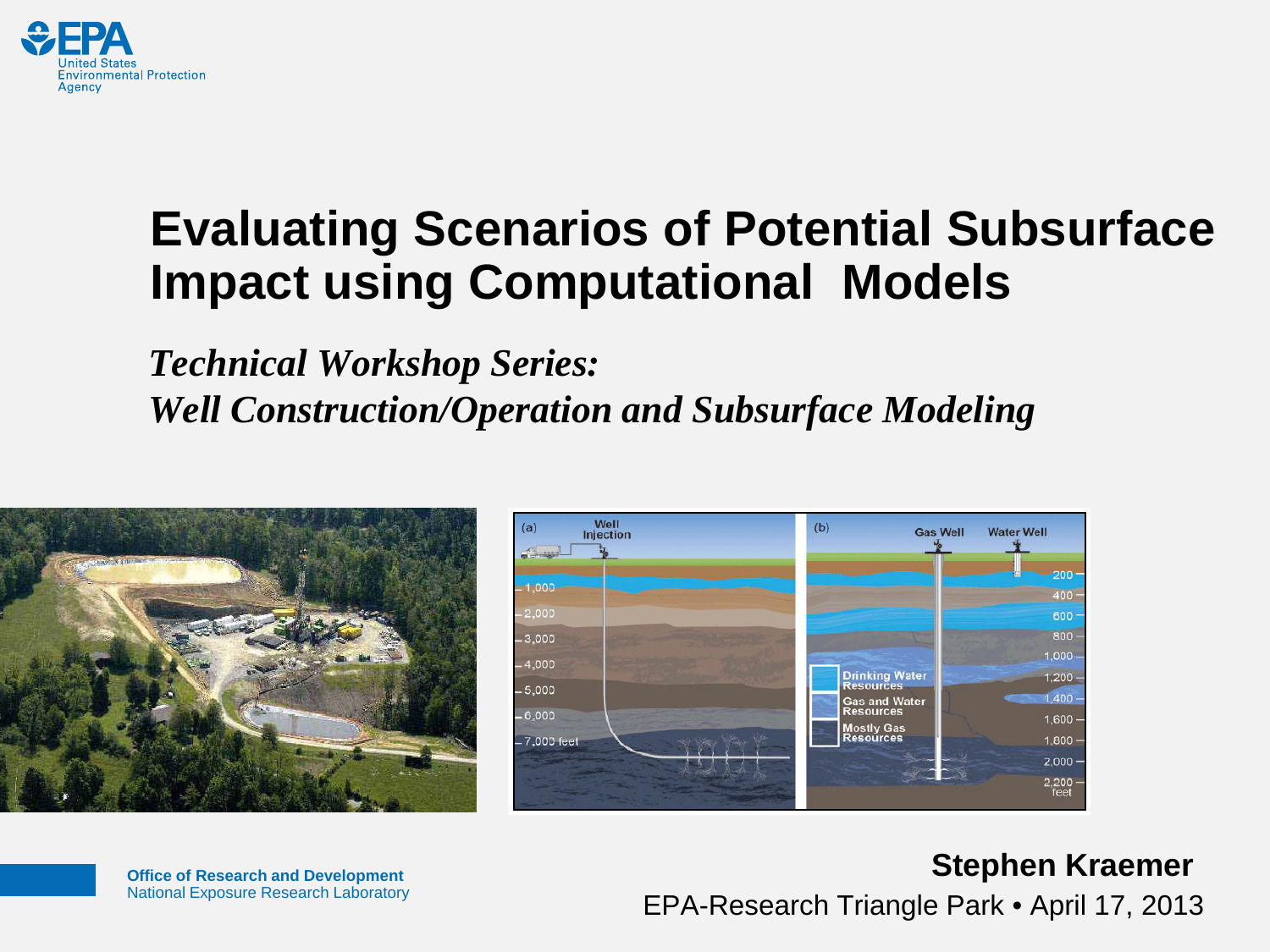

## **EPA HF Study – research questions**

**Water Acquisition Chemical Mixing Produced Water Waste and Wastewater**

Well Injection **What are the possible impacts of the injection and fracturing process on drinking water resources?**



**How effective are current well construction practices at containing fluids (gases, liquids) before, during, and after fracturing?**

**Can subsurface migration of fluids (gases, liquids) to drinking water resources occur, and what local geologic or manmade features might allow this?**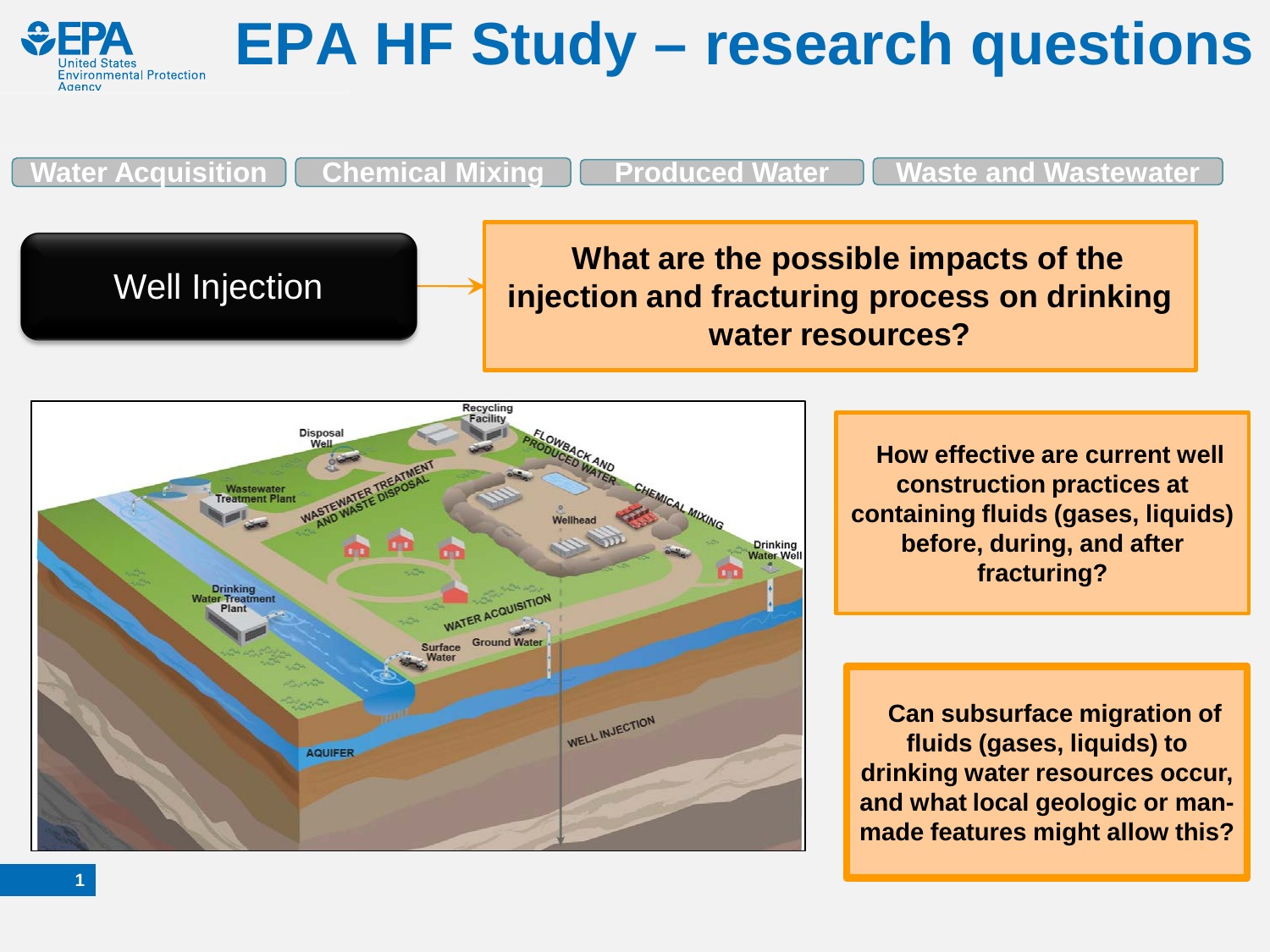



- Well File Review (yesterday)
- Subsurface Migration Modeling (today)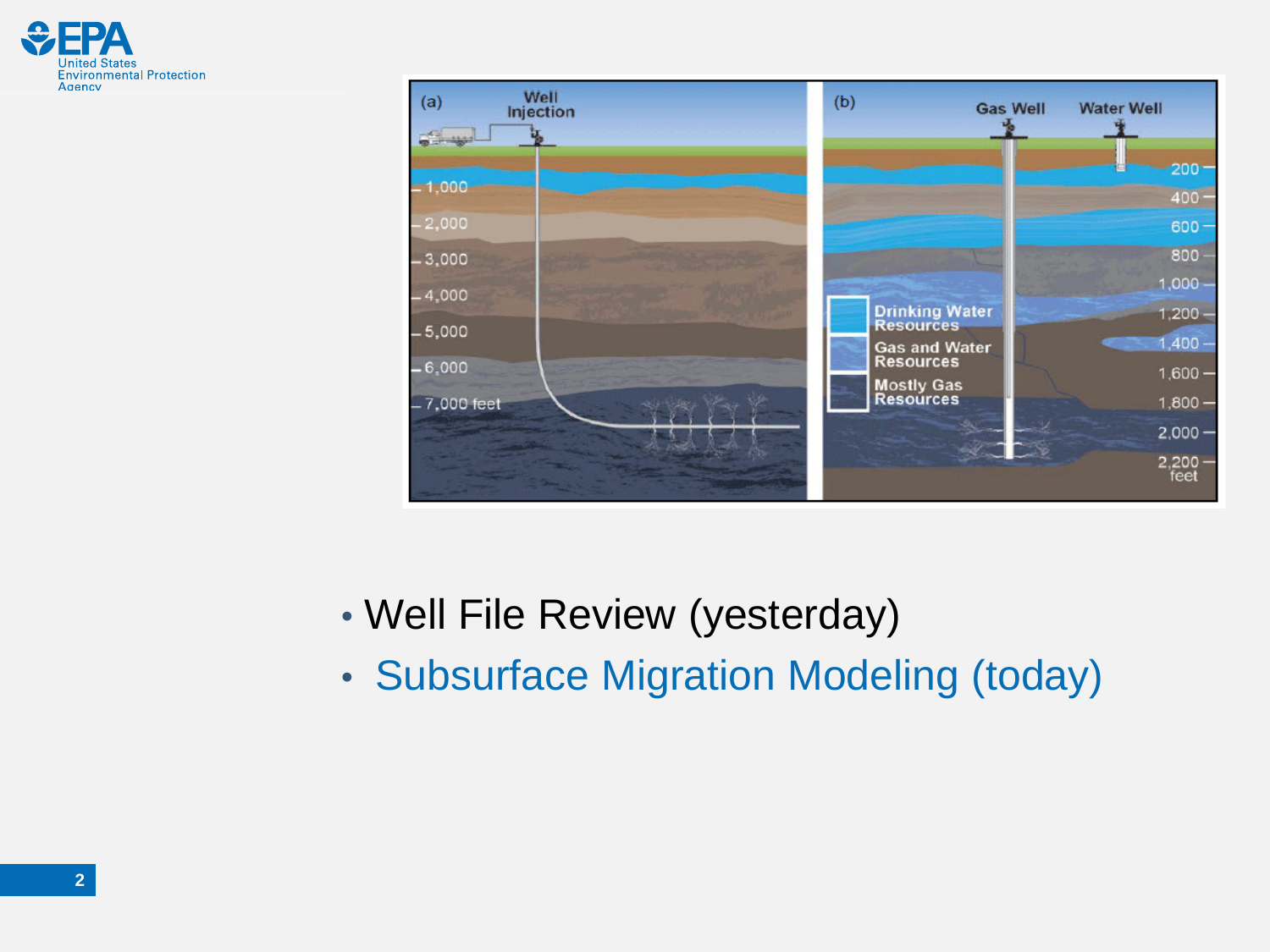

## **Session Presentations**

• **EPA Subsurface Scenario Modeling Project** *Steve Kraemer, US EPA*

- **Analysis of Feasibility of Extensive Fracture Development and Fault Activation Induced by Hydraulic Fracturing** *George Moridis, LBNL*
- **Modeling of Leakage in Potential Failure Scenarios in Shale Gas Systems** *Matt Freeman,* LBNL
- **Emergence of Delamination Fractures around the Casing during Wellbore Stimulation** A*rash Dahi-Taleghani, Louisiana State University*
- **Abandoned Wells as Potential Leakage Pathways: Lessons Learned from CO2 Geological Sequestration** *Mike Celia, Princeton University*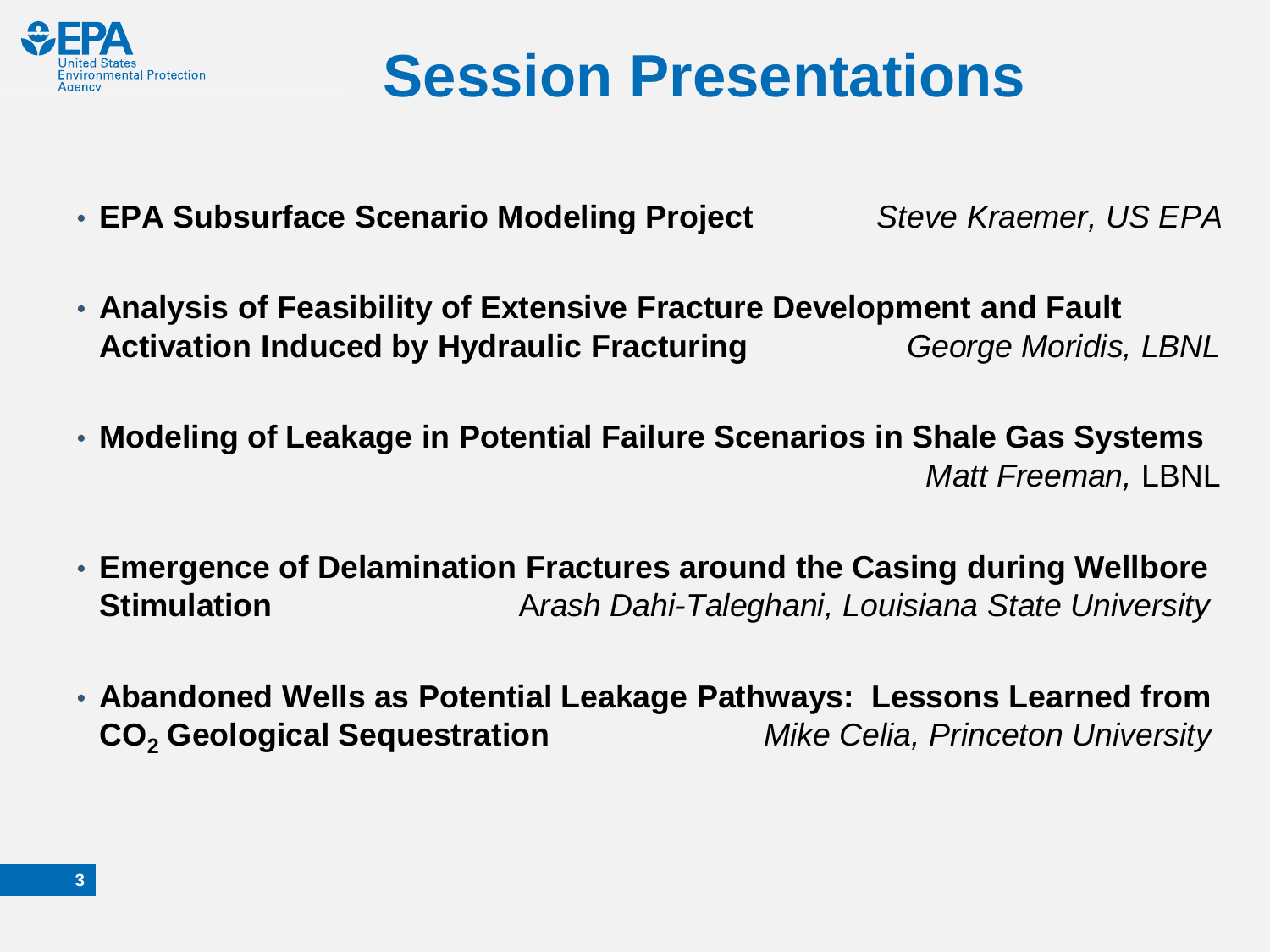

# **Session Discussion Questions**

- What additional potential failure scenarios not covered in the EPA HF study progress report should be investigated?
- What are the most important parameters and appropriate level of complexity for a model that studies the severity of the potential impact of HF on drinking water resources?
- Water are the advantages and disadvantages of different modeling approaches?
- What well performance data (e.g., microseismic testing, pressure, tracer or other) are available to EPA that we be useful to build and evaluate models?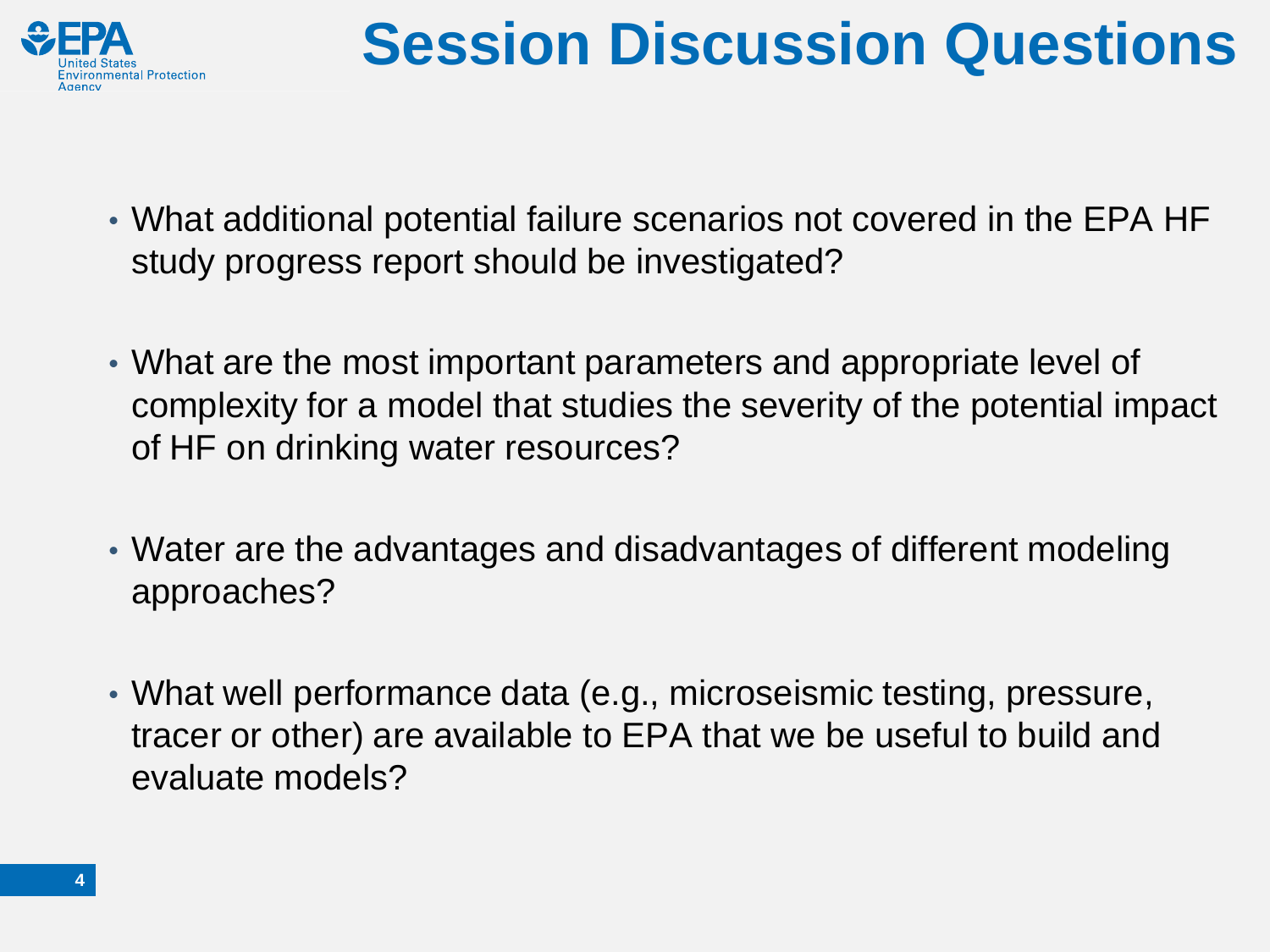

## **Collaborative Research**



### **HF Project: scenario modeling subsurface**

EPA ORD – DOE LNBL

Interagency Agreement

**EPA Team**

**Stephen Kraemer** (NERL-ERD-Athens GA), EPA project officer

Jim Kitchens, QA Manager

Jim Weaver (NRMRL-Ada OK) Junqi Huang (NRMRL-Ada OK) **Nathan Wiser** (EPA-R8-Denver, CO) **Chip Hillenbrand** (EPA-R2-New York, NY)

### **LBNL Team**

**George Moridis**, Lead Peter Pershoff, QA **Matt Freeman** Matthew Reagan Jonny Rutzvist

Jihoon Kim

TOUGH+ Scenario Modeling

Technical Monitors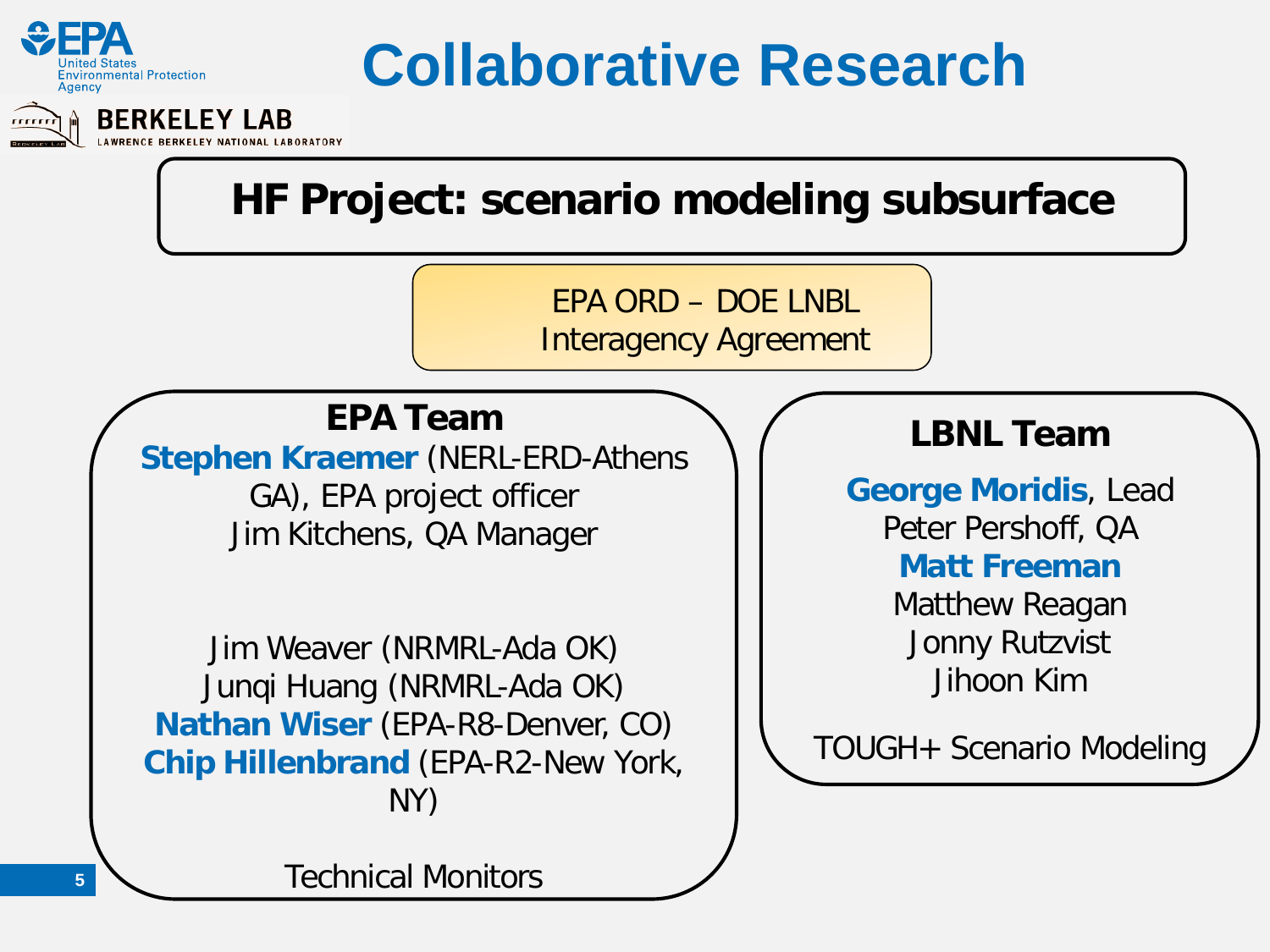

## **Critical Path for Subsurface Migration Modeling**

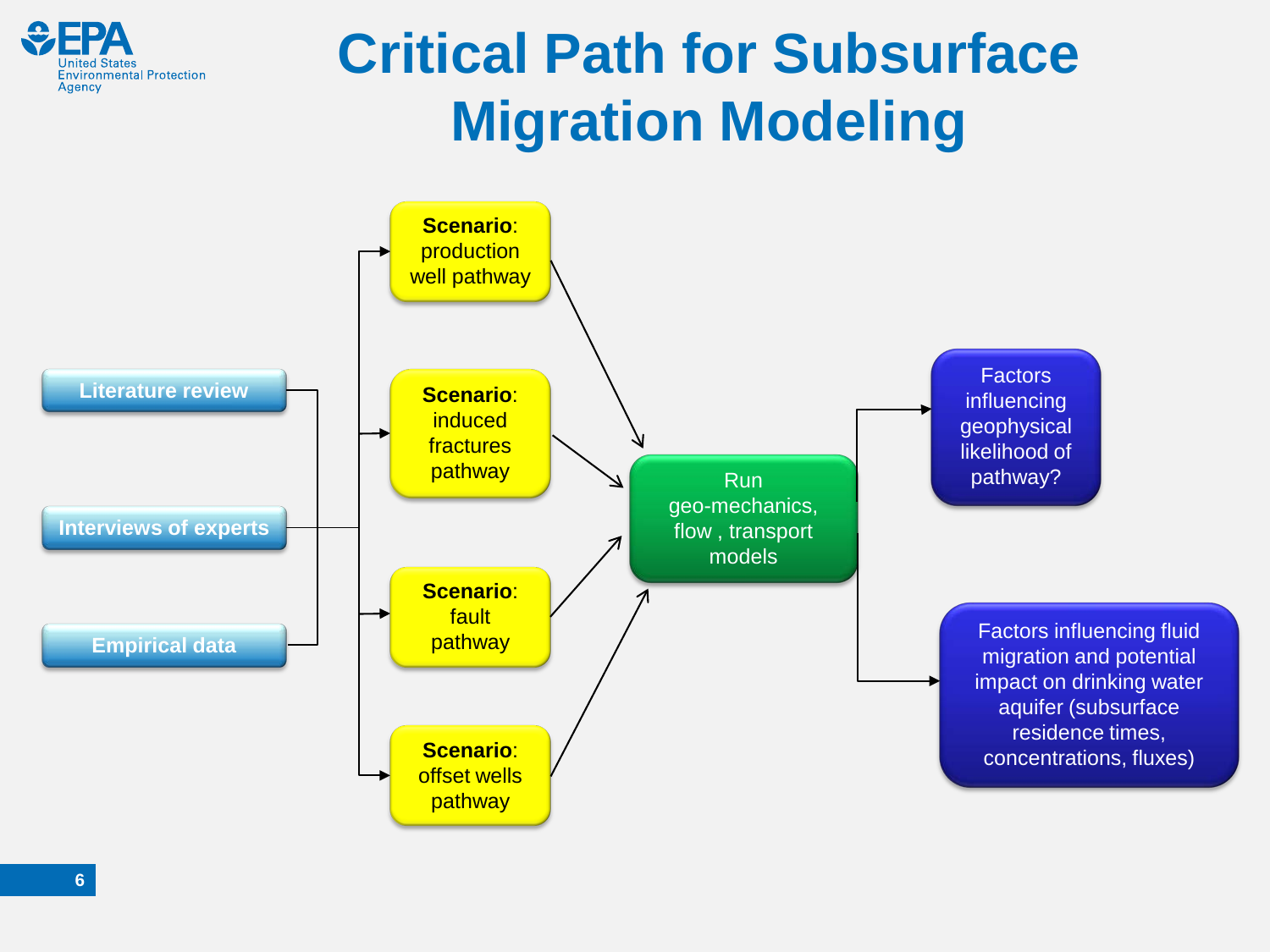

# **Conceptual Models --- Scenarios**

- **Geophysical** likelihood of pathways?
- Potential for fluid migration?

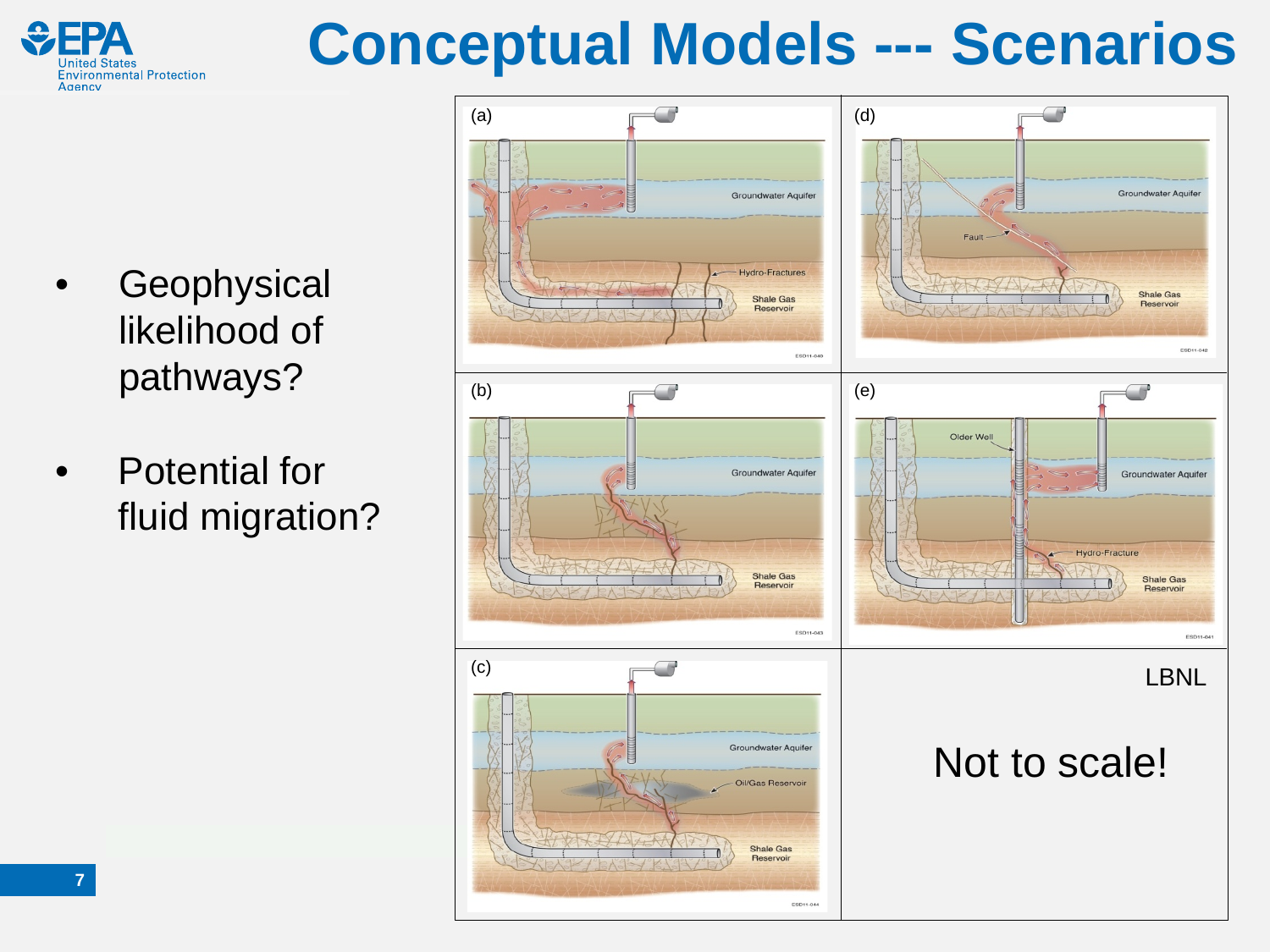#### **Computational Model Selection (1)Environmental Protection Agency**

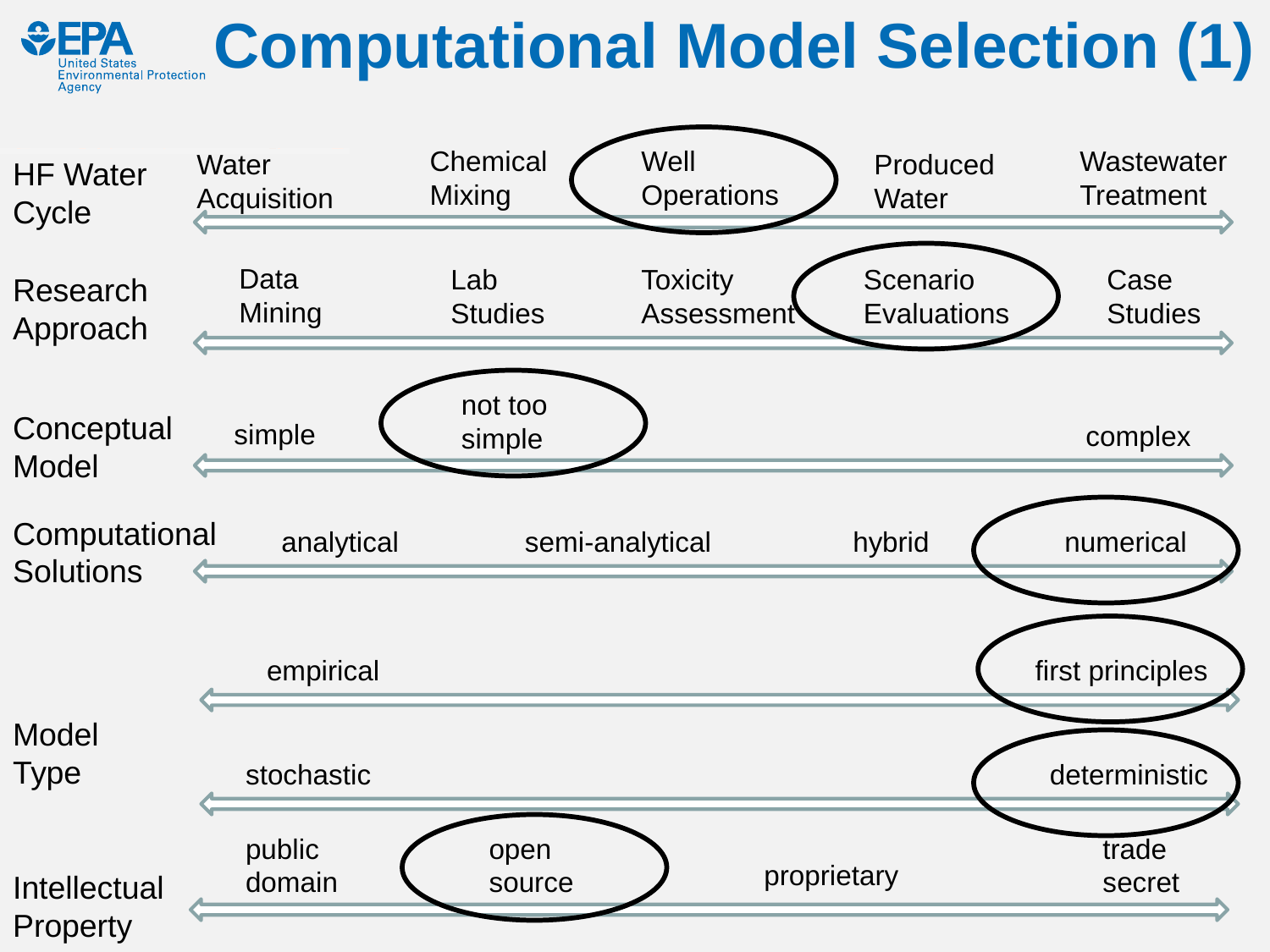

# **Computational Model Selection (2)**

| <b>Property</b>  | <b>Attributes</b>                                                                           |
|------------------|---------------------------------------------------------------------------------------------|
| multidimensional | 2D, 3D                                                                                      |
| multiphase       | liquid, gas                                                                                 |
| multicomponent   | water, brine, introduced<br>chemicals                                                       |
| non-isothermal   | heat                                                                                        |
| fractured-media  | equivalent continuum, dual<br>porosity, multiple interacting<br>continua, dual permeability |
| coupling         | fully coupled (mass and<br>energy), fully implicit                                          |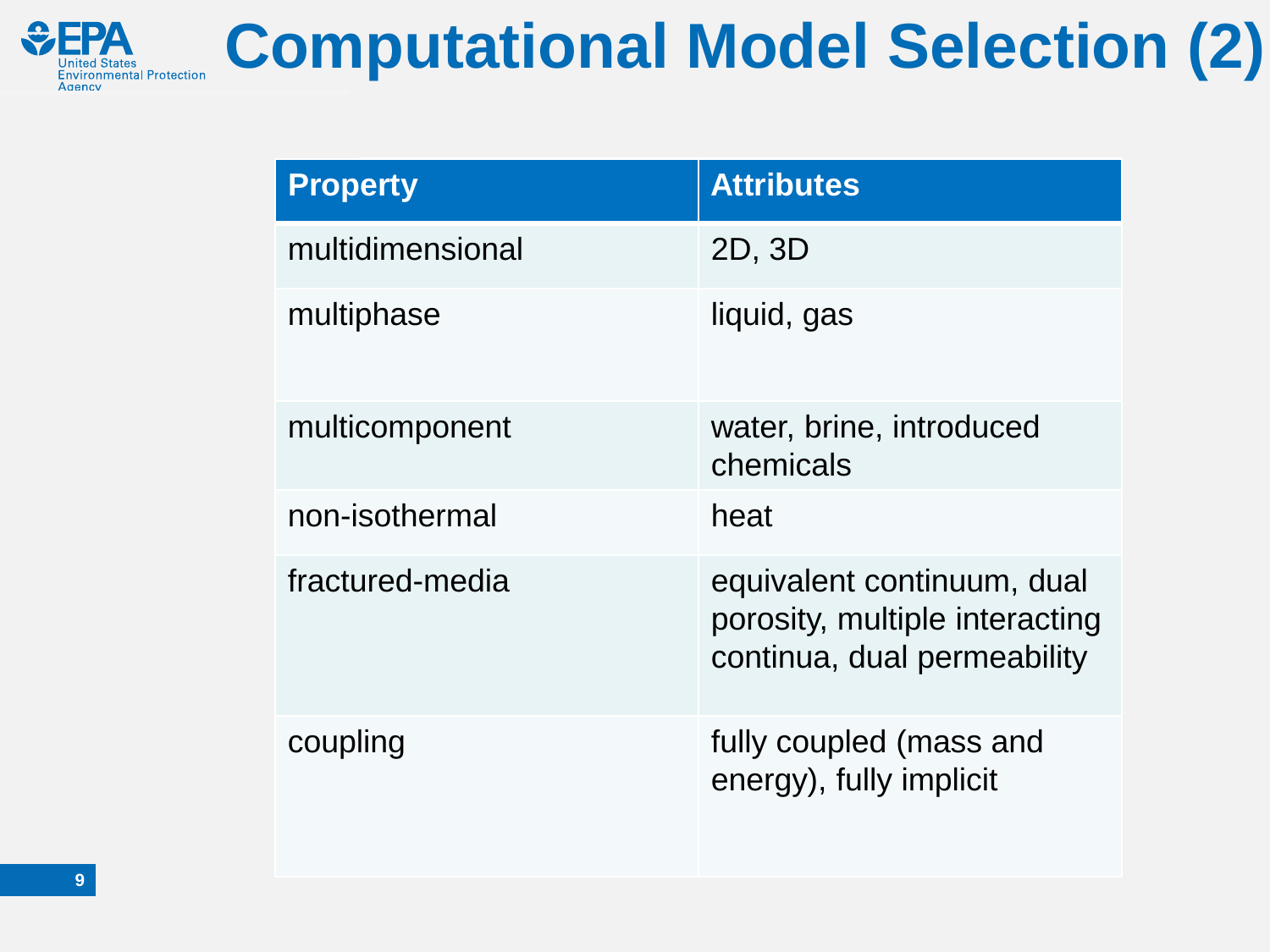

## **LBNL TOUGH: Transport of Unsaturated Groundwater and Heat**

TOUGH+Rgas **real gas mixtures**

FLOW & TRANSPORT

TOUGH+RGasH2O **real gas mixtures plus water**

TOUGH+RGasH2OCont **real gas mixtures plus water plus dissolved contaminants** EOS equations of state

GEOMECHANICS | fracture crea

coupling

ROCMECH **fracture creation and** 

FLAC3DTM **fault reactivation**